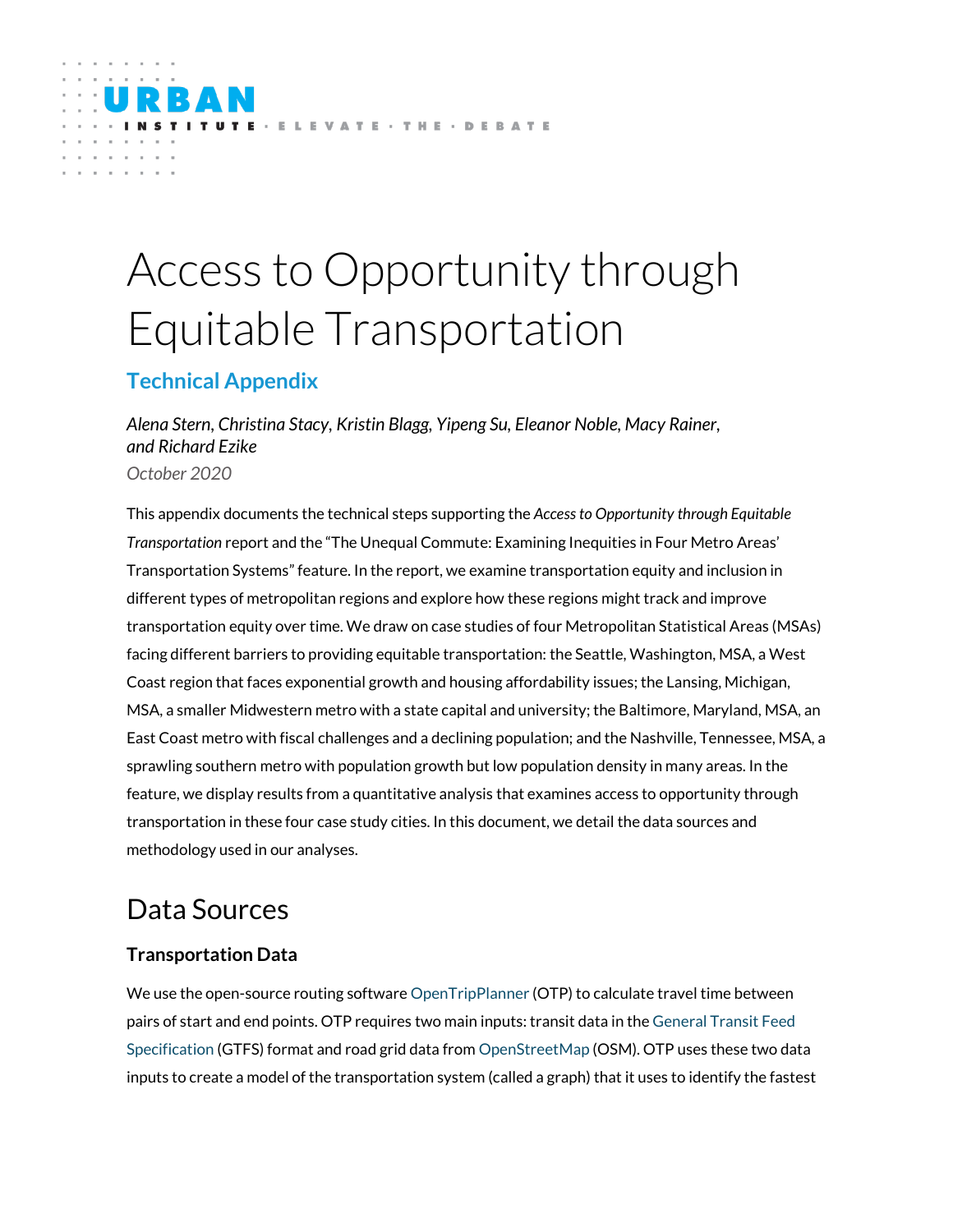route between start and end points. (We discuss this routing process in greater detail in step 4 on page 7.) One limitation of both OSM data and OTP routing is that neither accounts for traffic conditions when calculating drive time. To address this limitation, we apply a traffic adjustment for car trips taken at peak times, explained in the "traffic data" section at the bottom of this page.

*Road grid data:* We obtain data for the road grid from OpenStreetMap, a free, open-source global map that includes detailed information about roadways and walkways. We first download the OpenStreetMap file for the United States from th[e GeoFabrik Download Server,](https://www.geofabrik.de/data/download.html) which hosts OSM extracts that are updated daily. For each of our MSAs, we then clip the US file to a bounding box that fully contains the geographic area under consideration as described in step 1 on page 5.

*Transit data:* Data on public transit are sourced from the [Transitland feed registry,](https://transit.land/feed-registry/) which aggregates feeds from transit agencies in more than 50 countries. We identify the relevant transit agencies for our analysis by first identifying the states in which our start and end points fall (see step 1). We exclude transit agencies from our analysis that meet either of the following conditions:

- **The transit agency's services are not open access, such as shuttles for a specific workplace or** university that are only available to employees or students of that institution.
- **The agency's data feed is incomplete or corrupted in a way that cannot be corrected during pre**processing (described in step 2 on page 5) and breaks OTP's graph build process when included.

We include data from 166 transit agencies and exclude data from 16 agencies (a full list is available upon request). To be comprehensive, we include all relevant agencies in each state covered by our analysis—even agencies with service areas that fall entirely outside our chosen focal areas. We then pull data for all the identified transit agencies using the Transit Land API. To capture transit system data before services were reduced in response to the COVID-19 pandemic, we use January 13–17, 2020, as our period of analysis. Transit agencies publish updates to their feeds at varying intervals, and each update includes the associated start and end dates. For each agency, we use the first update that covers our entire analysis period. Several—typically smaller—transit agencies have no data available on Transit Land for our period of analysis because they either stopped updating their GTFS feed before January 2020 or began reporting data after that time. These agencies are excluded from analysis.

*Traffic data:* We used INRIX's 201[9 Global Traffic Scorecard](https://inrix.com/scorecard/) to incorporate traffic times and congestion data into our analysis of trips by car. INRIX used anonymized observed trip data to identify the busiest commuting routes and areas in metro regions across the world. INRIX then creates multiple metrics related to congestion using travel times to and from these identified commuting areas, including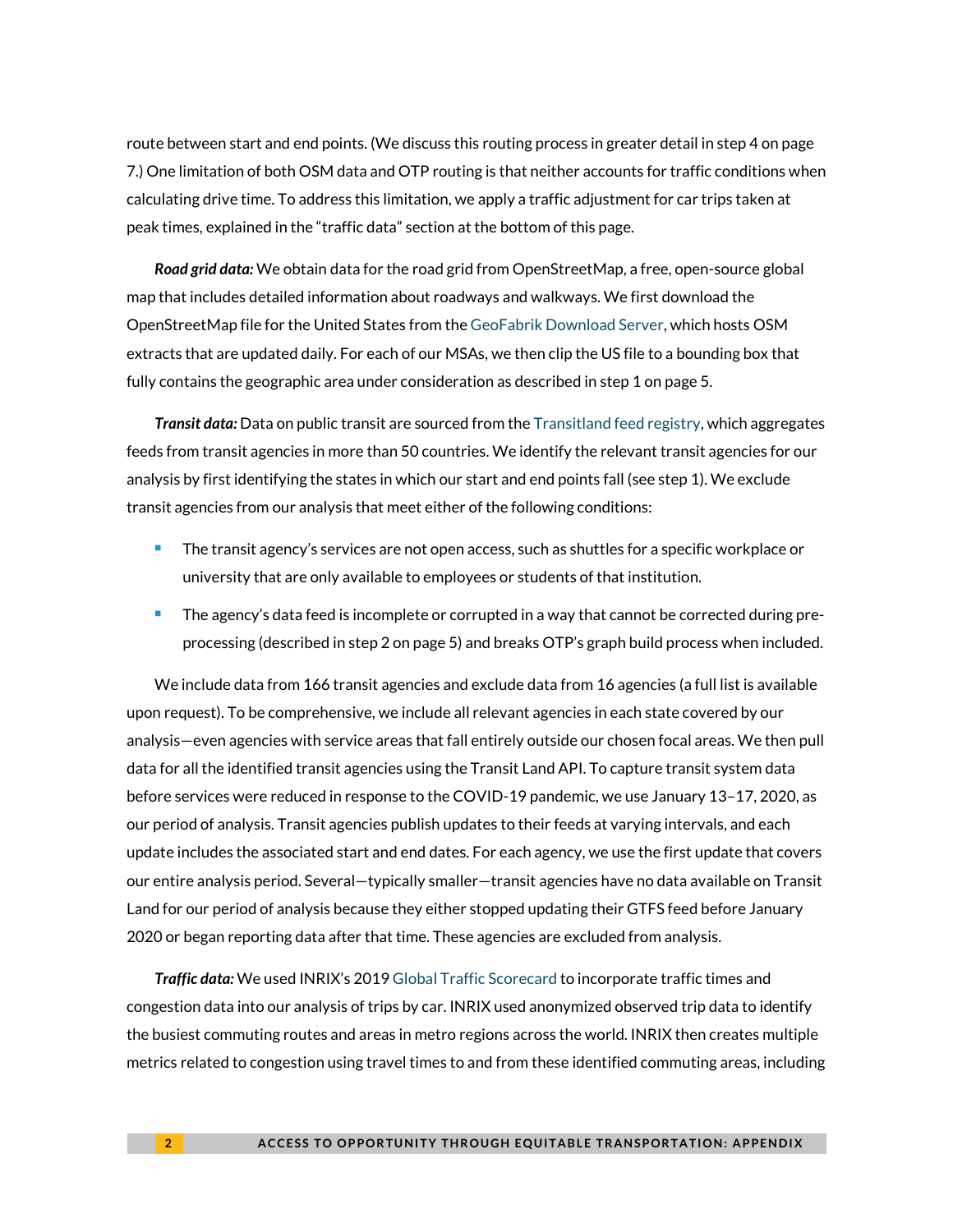peak speed (average miles per hour [MPH] during the most congested portion of morning and afternoon commutes), off-peak speed (average MPH during the least congested point of the commute), and free flow (fastest travel time over 24 hours).

#### **Demographic and Geographic Data**

*Demographic characteristics:* Data for demographic information are taken from 2014–18 ACS five-year estimates at the [census block group](https://www.census.gov/programs-surveys/geography/about/glossary.html#par_textimage_4) level.<sup>[1](#page-12-0)</sup> Racial and ethnic groups are defined as Asian (both Hispanic and non-Hispanic); Black or African American (both Hispanic and non-Hispanic); Hispanic or Latino; non-Hispanic white; and other race (both Hispanic and non-Hispanic). We obtain this information using the [R tidycensus](https://cran.r-project.org/web/packages/tidycensus/index.html) package. To account for car ownership and commute method, we use the share of workers ages 16 and older who travel to work by car, truck, or van from census block group–level 2014–18 ACS five-year estimates, obtained from th[e National Historical Geographic Information](https://www.nhgis.org/)  [System.](https://www.nhgis.org/) When this variable is missing, we replace it with the share of households that own at least one vehicle. When that variable is also missing, we use the MSA average car commute percentage for the block group.

*Geographic boundaries:* We use census-defined boundaries for each of our four MSAs. Within each MSA, our unit of analysis is the census block group. We obtain the geographic boundaries for the block groups from the Census TIGER/Line Shapefiles using the [R tigris](https://cran.r-project.org/web/packages/tigris/tigris.pdf) package. We also use the census place boundaries to approximate the city boundaries as well as the census urbanized area boundary definition.

*Population-weighted centroids:* We use the population-weighted centroid for each block group as the start/end point for trips from or to that block group. We use the populated-weighted centroid so our start/end point better reflects where population is concentrated in the block group. We obtain the populated-weighted centroid data from the Missouri Census Data Cente[r Geocorr 2014: Geographic](http://mcdc.missouri.edu/applications/geocorr2014.html)  [Correspondence Engine.](http://mcdc.missouri.edu/applications/geocorr2014.html) The data center uses 2010 Census population estimates at the census block group level to identify each population-weighted centroid.

### **Opportunity Data**

We gather data on several types of opportunities that city and community leaders identified as most important to measuring equitable access to opportunity via transportation. This set of opportunities is certainly not exhaustive, and we hope to include other key businesses and services (e.g., grocery stores) and amenities (e.g., parks) in future analyses. Ultimately, we focus on access to jobs to validate an approach that could be applied to analyzing access to other types of opportunity.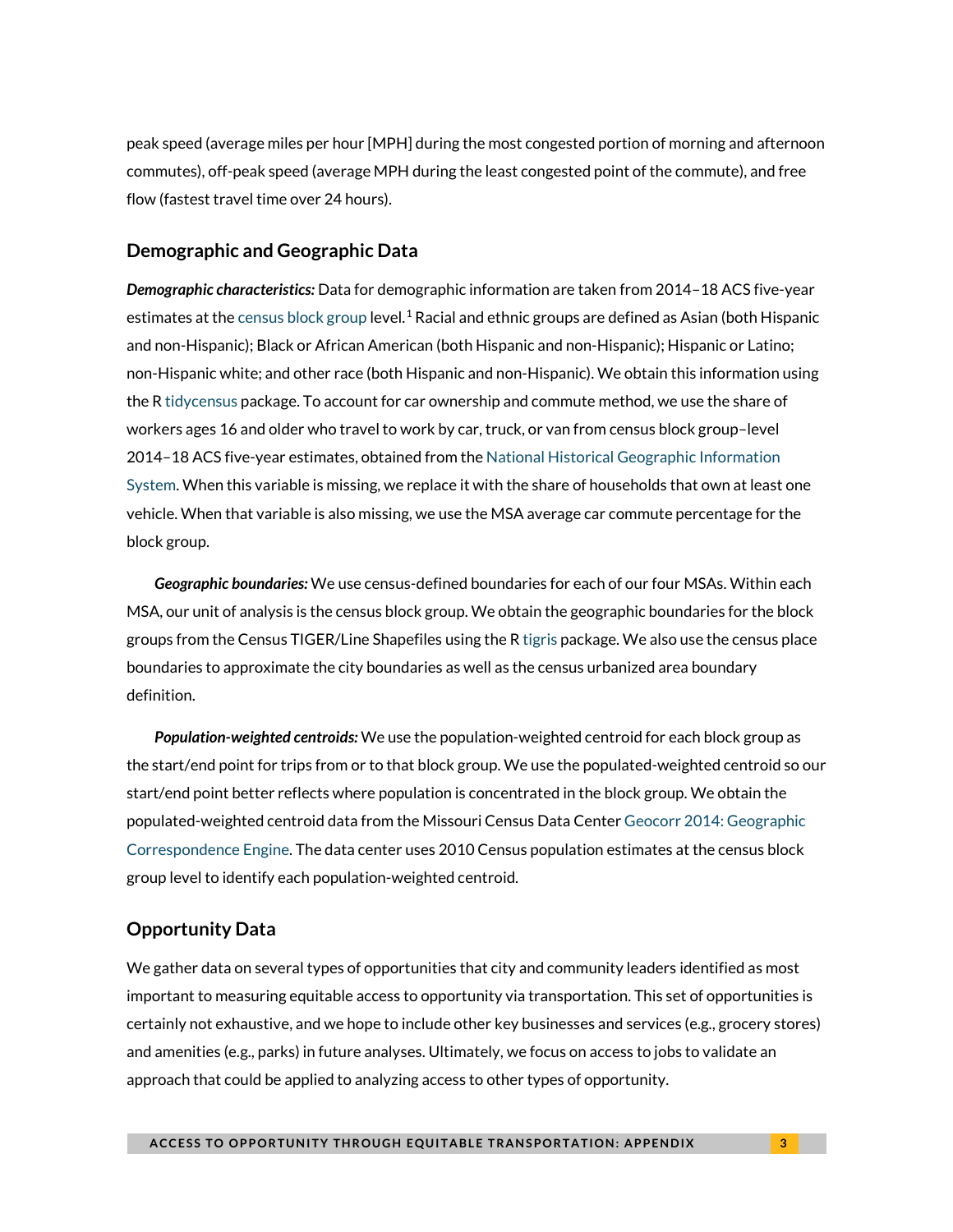*Jobs:* We use census block group–level total jobs by job location and worker location aggregated from 201[7 census block–](https://www.census.gov/newsroom/blogs/random-samplings/2011/07/what-are-census-blocks.html)level [LEHD Origin-Destination Employment Statistics \(LODES\)](https://lehd.ces.census.gov/data/) residence area characteristics and workplace area characteristics files. For both files, we calculate the total jobs in each block group excluding federal jobs, disaggregated by income level at the following cut points: monthly earnings of \$1,250 or less, \$1,251–\$3,333, and \$3,334 or more. We define low-wage jobs as those with monthly earnings of \$3,333 or less, a combination of the bottom two categories.

*Hospitals:* We use open-source point-level data from an automated inventory of all [US hospitals](https://www.arcgis.com/home/item.html?id=f114757725a24d8d9ce203f61eaf8f75) provided by ESRI and the US Geological Survey as of February 2020. We then aggregate hospitals by census block group. This dataset excludes clinics and does not take hospital quality or affordability into account.

*Libraries:* We use fiscal year 2018 data from the Institute of Museum and Library Services' [Public](https://www.imls.gov/research-evaluation/data-collection/public-libraries-survey)  [Libraries Survey.](https://www.imls.gov/research-evaluation/data-collection/public-libraries-survey) We use the location of currently operating main and branch campuses of public library systems and exclude bookmobile locations.

*Higher education:* We use data on college campuses, as gathered from the US Department of Education's Postsecondary Education Participants System by th[e Center for American Progress.](https://www.americanprogress.org/issues/education-postsecondary/reports/2019/06/27/471242/those-left-behind/) We include all colleges currently operating, and merge in contextual and performance data from the Department of Education's Integrated Postsecondary Education Data System and the College Scorecard.

# Methodology

### **Analytical Approach**

Our analysis aims to measure access to opportunity via transportation in each of our four MSAs. We consider four social and economic opportunities: jobs, higher education, libraries, and hospitals. We start by calculating the travel time between pairs of start and end points in each MSA via different modes of transit and times of day. We then use these travel times to calculate an adjusted duration measure that accounts for wait time at the end of a trip and traffic for car trips during peak hours. We use the adjusted duration to calculate the number of each type of opportunity that residents in each block group can access within 30 minutes. For jobs, we calculate access using a gravity model that accounts for competition for jobs. Finally, we use these access metrics to look at disparities in access to jobs for third-shift workers and peak-shift workers as well as disparities in access by race and ethnicity.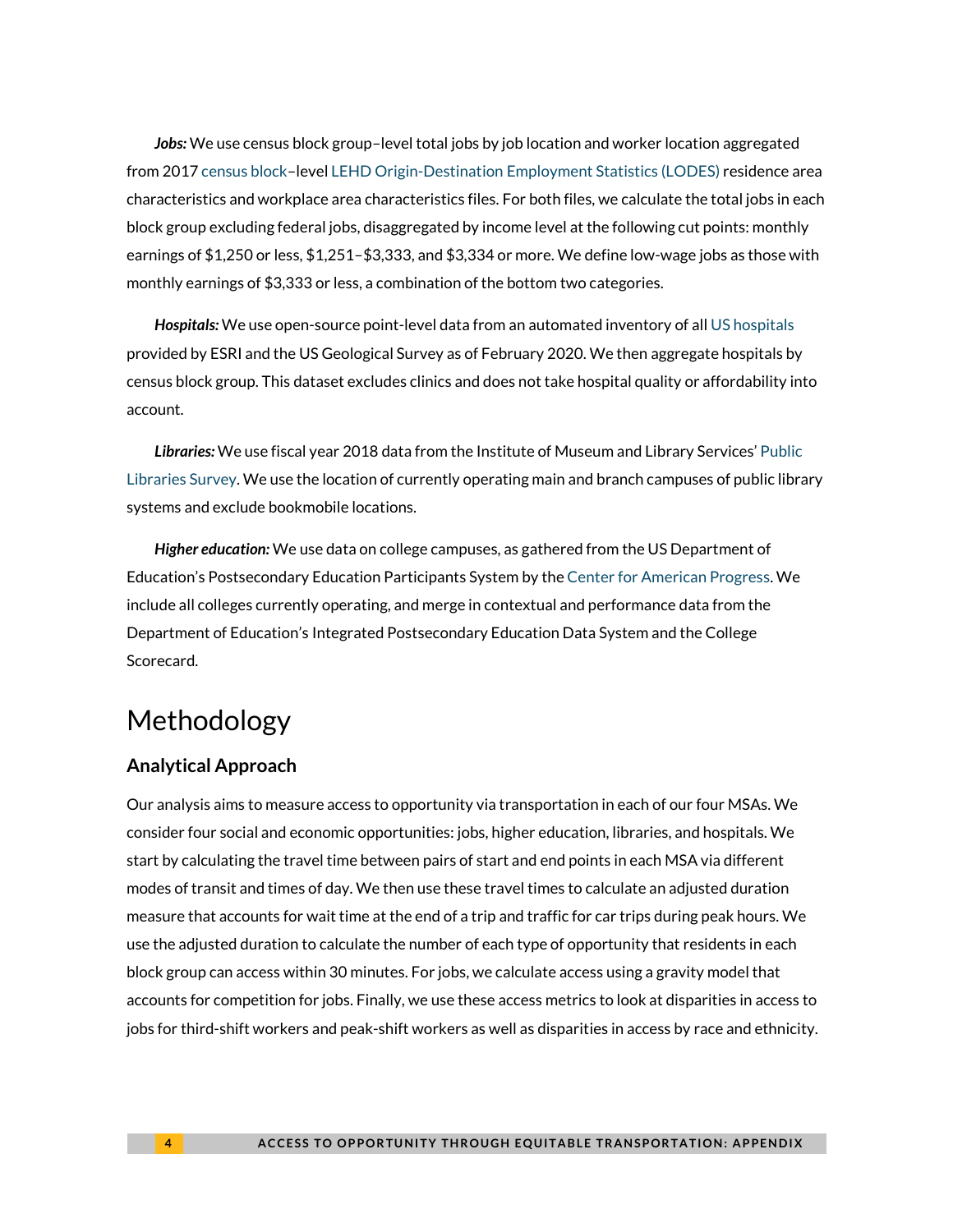### **Analytical Process**

#### **STEP 1: DEFINE GEOGRAPHIC SCOPE**

We restrict our examination of access to opportunity to the Lansing, Michigan; Seattle, Washington; Baltimore, Maryland; and Nashville, Tennessee MSAs. But we realize that people do not limit themselves by MSA boundaries when making decisions about accessing jobs, hospitals, libraries, or higher education institutions. Accordingly, we draw a buffer around each MSA border of 0.75 degrees (~45 miles) to conservatively capture opportunities that people living in the MSA might access outside the MSA. As we consider the number of opportunities accessible within a 30-minute trip for our access to opportunity metrics, this buffer contains the potential set of opportunities. For analyses considering larger distances, a larger buffer may be needed.

Because our access to jobs metric (described in step 7 on page 10) accounts for both the jobs accessible from the MSA and the competition for those jobs, we expand our buffer a further 0.75 degrees (~45 miles) to capture all workers that could access jobs located in the first buffer area. We then intersect the buffer areas with the population-weighted block group centroids from Missouri Census Data Center (see page 3) to identify the block groups that we include in our analysis for each MSA. Table 1 describes the resulting geographic areas.

#### TABLE 1

| MSA              | Number of block<br>groups in MSA | Number of block<br>groups in buffer | States included in buffer  |
|------------------|----------------------------------|-------------------------------------|----------------------------|
| <b>Baltimore</b> | 1.949                            | 14.805                              | MD, DC, DE, VA, WV, NJ, PA |
| Lansing          | 371                              | 8.911                               | MI. OH. IN                 |
| <b>Nashville</b> | 1.022                            | 4.846                               | TN, KY, MS, AL, GA, IL, IN |
| Seattle          | 2.484                            | 5.075                               | WA.OR                      |

### **Geographic Areas Included in Analysis**

#### **STEP 2: GATHER ROAD AND TRANSIT DATA AND BUILD GRAPH**

Next, we gather the relevant transit and road grid data required by OpenTripPlanner as described on pages 1–2. We use the dimensions of the geographic area identified in step 1 to clip the OpenStreetMap data for the United States to the relevant area for each MSA.

We then obtain the GTFS data for all transit agencies in the states included in the geographic area, using the process outlined in the transit data section (see page 2). The GTFS data are split into several [component files](https://gtfs.org/reference/static) that together provide the relevant information on the agencies, routes, stops, trips, and stop times that compose a transit system. In rare cases, these files have missing, inconsistent, or duplicate information that requires cleaning to prevent interference with the graph build or routing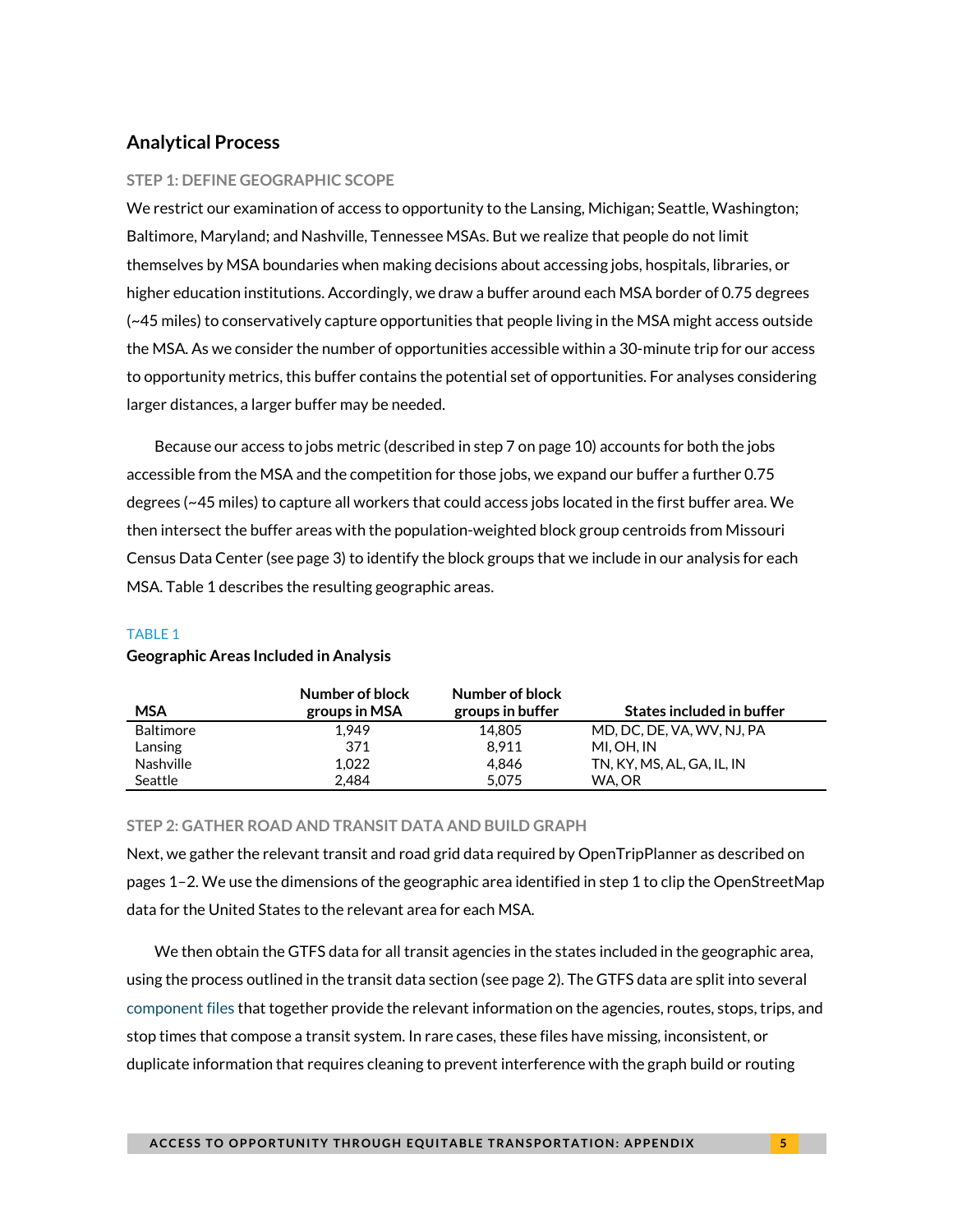analysis. We try to preserve as much usable data for routing as possible by performing three data cleaning steps before building the graph:

- *Impute missing data:* We check for missing agency data in the agency file and replace missing fields with a set of default values. We also check for cases where the final stop time in a given route is missing from the stop-times file. In these cases, we fill the missing data with an interpolated guess for the arrival time and departure time of the final stop based on the time between the preceding stops on the same route. In cases where a route referenced in the stoptimes file does not appear in the routes file, we add it to the routes file so OTP can use the stops.
- *Remove invalid data:* We remove values from the stop-times file that are associated with stop IDs that do not appear in the stops file and are thus invalid. As the stops file includes the location for each stop, a stop time associated with a stop ID that does not appear in that dataset cannot be linked to a geographic location and therefore cannot be used in routing.
- *Remove duplicate trips and routes:* We drop duplicate values in the trips file and routes file based on the unique identifiers for trips and routes.

Each of the above fixes occurs very rarely in the transit data we used for this analysis but is necessary to ensure that the graph builds properly.

We then use the processed road grid and transit data to build the representation of the transportation network (called a "graph") that OTP uses for routing. OTP allows users t[o configure](http://docs.opentripplanner.org/en/latest/Configuration/) the graph-building program by setting parameters; for our analysis, we set only the maximum transfer distance allowed between stops. Research shows that people are generally willing to walk a half-mile to a transit stop, or, more precisely, a half-mile for rail stops and a quarter-mile for bus stops.<sup>[2](#page-12-1)</sup> Because OTP only allows a single maximum transfer distance for all transit modes, we set the maximum transfer distance for the graph build to a half-mile (804.672 meters).

#### **STEP 3: IDENTIFY START AND END POINTS FOR ROUTING**

We then identify the relevant pairs of start and end points for routing. The set of all possible pairs can be found by matching each population-weighted centroid in the set of block groups identified for each MSA in step 1 with all other centroids in that set. To reduce the complexity of our analysis, we impose rules to determine the subset of pairs that we will use for routing:

 *Car routes:* We take the full set of centroids as the possible start points and the set of centroids within the first buffer drawn around the MSA boundary  $\sim$  45 miles around the MSA) as the end points. We do this because we only use the points in the larger buffer to calculate competition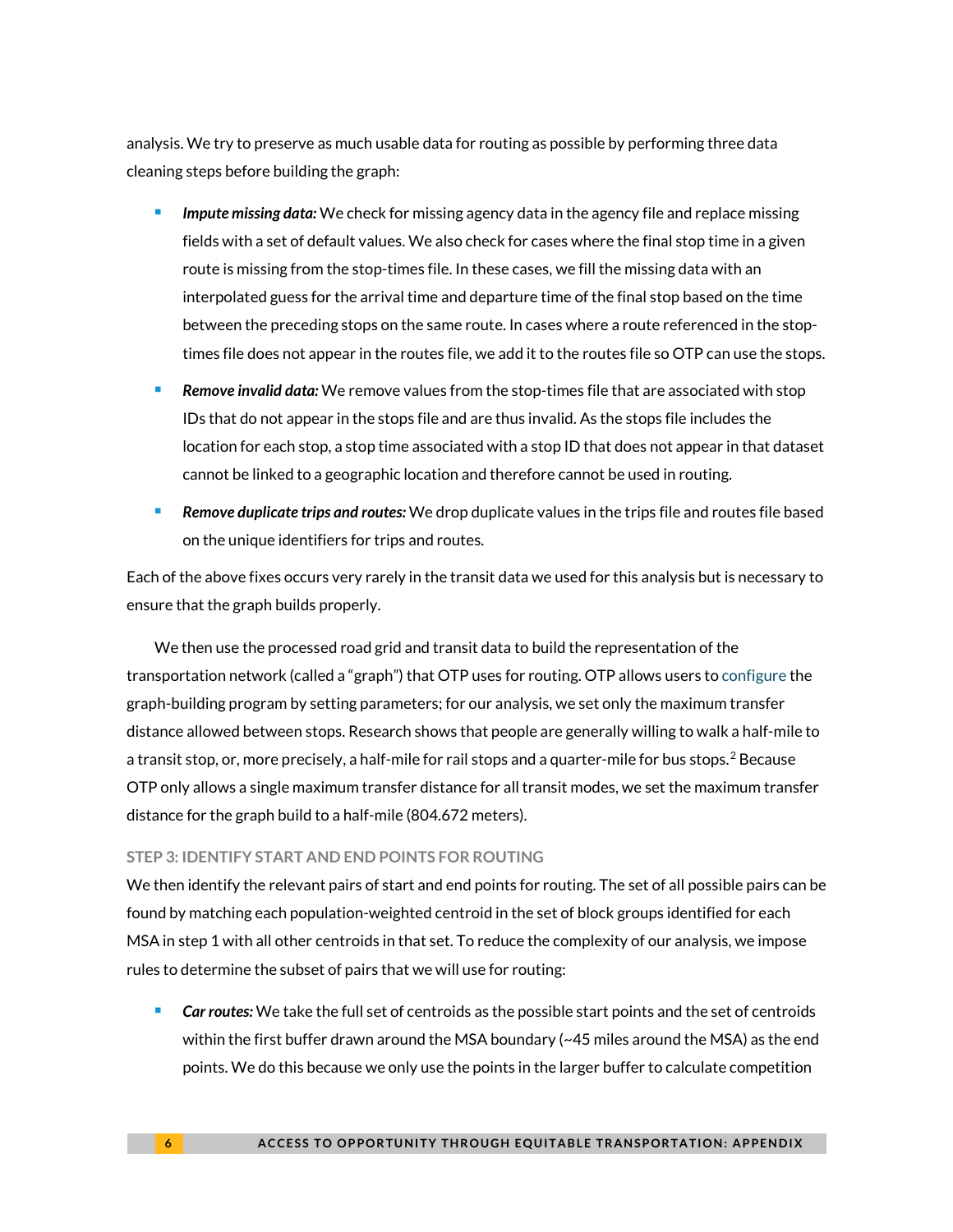for jobs in the smaller buffer based on how many workers can access those jobs (see step 7 for more detail). Therefore, the points in the larger buffer but not the smaller buffer are only needed as start points, not end points. In addition, we only consider pairs of start and end points that are within 0.75 degrees (~45 miles) of each other.

 *Transit routes:* We apply the two rules for car trips above. Then, we only consider pairs of start and end points where both points are within 0.04 degrees (~2.5 miles) of any transit stop included in the analysis. As described further in step 4 below, we set the maximum walk distance for a single leg in a route to a half-mile; this restriction is very conservative to avoid excluding any potentially valid trips.

Based on these rules, we identify the following transit and car route pairs for each of our four MSAs:

#### TABLE 2

#### **Start and End Pairs for Routing by MSA**

| <b>MSA</b>       | Number of transit pairs | Number of car pairs |
|------------------|-------------------------|---------------------|
| <b>Baltimore</b> | 21.357.441              | 30.721.275          |
| Lansing          | 648.667                 | 5,975,717           |
| <b>Nashville</b> | 449.541                 | 1,597,004           |
| Seattle          | 6.427.746               | 7.509.536           |

#### **STEP 4: CALCULATE TRAVEL TIMES**

We use the OTP routing API to calculate the route, travel time, and travel duration between each startend pair. OTP offers numerous parameters that can be used to [configure routing requests.](http://dev.opentripplanner.org/javadoc/1.3.0/org/opentripplanner/routing/core/RoutingRequest.html) We set the following values in our analysis:

- *Number of itineraries:* This parameter controls the number of itineraries returned by OTP. By default, OTP optimizes the route to minimize the travel duration of the trip. We set this parameter to 1, which means we obtain only the itinerary that represents the fastest trip between the start and end points.
- *Maximum transfer walk distance:* This parameter controls the maximum allowed walk distance when transferring between transit legs. We set this parameter to a half-mile (804.672 meters).
- *Maximum walk distance:* This parameter controls the maximum allowed walk distance from the start point to the first transit stop and from the last transit stop to the end point. We set this parameter to a half-mile (804.672 meters).
- *Transfer slack:* This parameter sets a global minimum time that must pass between exiting one vehicle and boarding another in a transfer. Using this parameter prevents trips with very close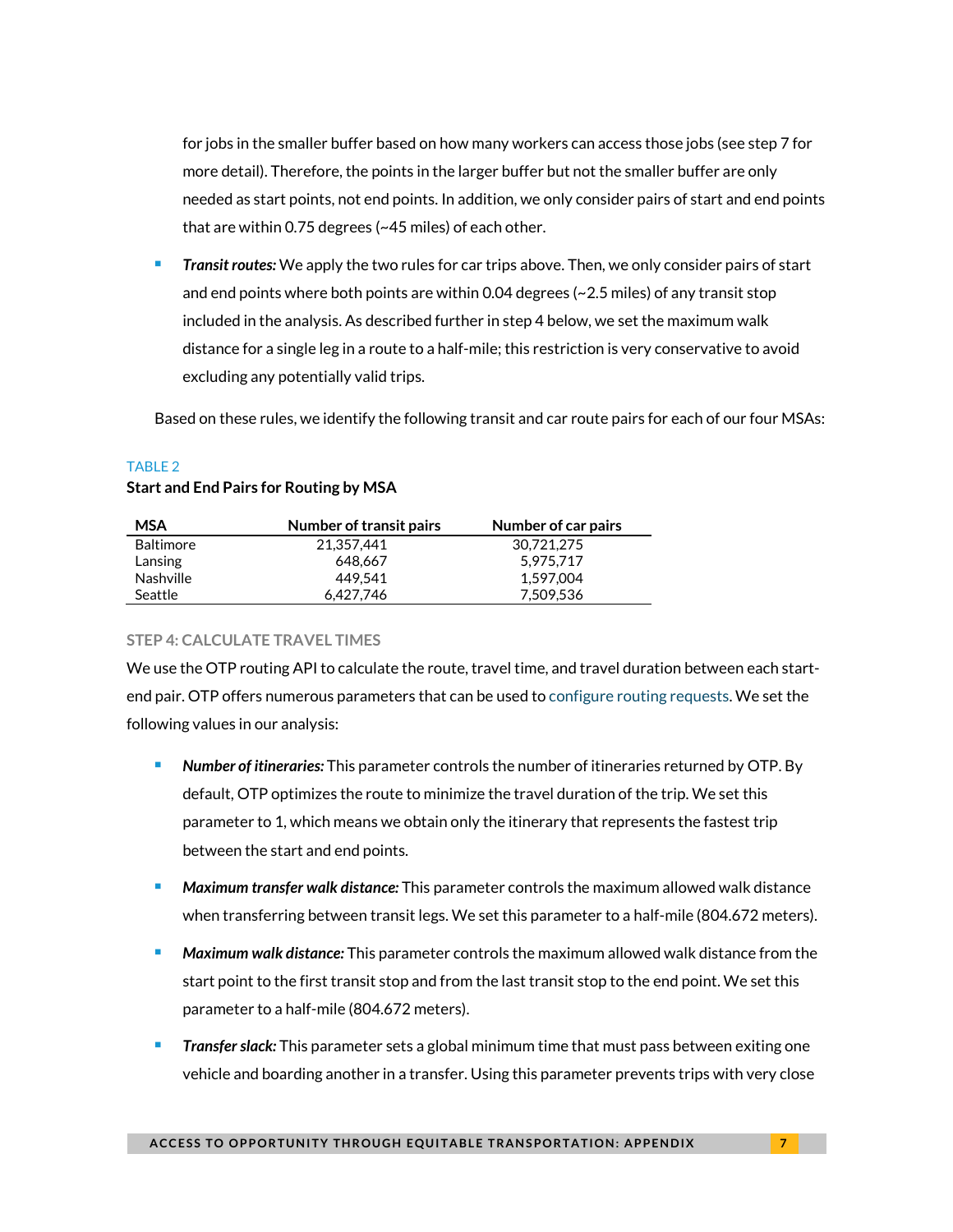transfers; a rider would likely choose not to attempt these trips because of the risk of missing the transfer. We set this parameter to five minutes (300 seconds).

 *Arrive by:* This parameter determines whether the trip should depart at the provided time or arrive by the provided time. We set this parameter to "true" so trips arrive by the time provided.

OTP also offers a parameter which, when set to true, requires the trip be wheelchair accessible. When true, OTP only uses the routes and stops indicated as wheelchair accessible in the GTFS data. Unfortunately, the wheelchair accessibility fields are optional in the GTFS data standard and are missing for many transit agencies in our analysis. We are therefore unable to assess disparities in access to opportunity by this parameter. With access to complete data on wheelchair accessibility, this would be an important area for future analysis.

In addition to the parameters discussed above, all routing requests require that the user define the eligible set of transportation modes, the trip date, and the trip time. For our analysis, we model both trips where the traveler travels by car (available modes = walk and car) and trips where the traveler travels by transit (available modes = walk and transit). We also model trips where the traveler needs to arrive at a "peak" time as well as a time reflective of the start time of third-shift jobs. For our analysis, we consider peak travel to cover arrivals between 7:30 a.m. and 8:30 a.m. and third shift to cover arrivals between 10:30 p.m. and 11:30 p.m.

We restrict our analysis to January 13–17, 2020, to model weekday travel under the transportation system before COVID-19 service reductions. For each city, we calculate one set of car routes (as car travel time is not affected by arrival date/time) and multiple sets of transit routes for peak and thirdshift travel, taking the average to calculate our travel time measures. We randomly select three days and times (used as days offset from the first possible date and minutes offset from the first possible time) for our transit routes. The full set of routes calculated for each metro is provided in table 3.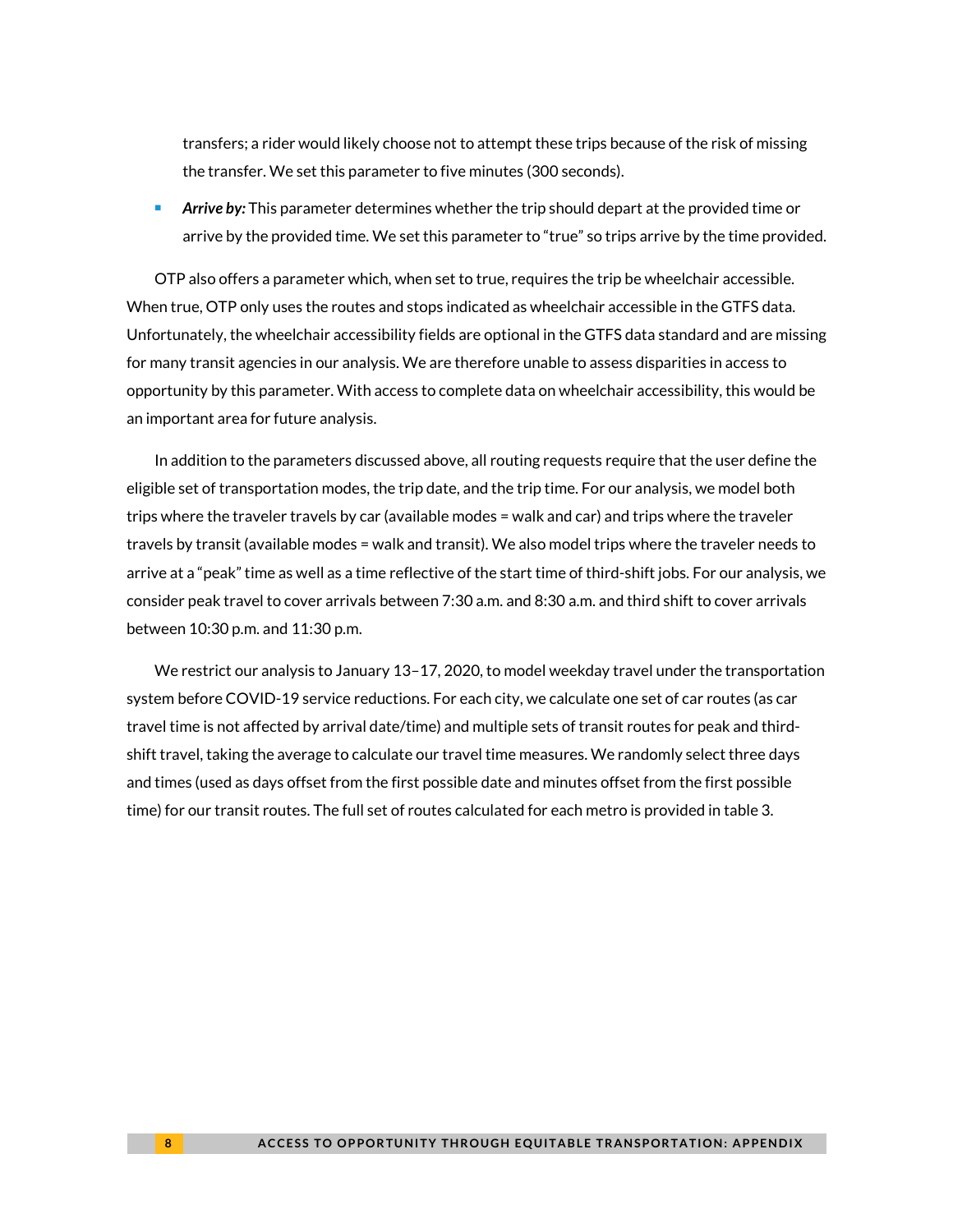### TABLE 3

#### **Routes Calculated**

| Trip type           | <b>Modes</b>  | Arrival date and time  |  |
|---------------------|---------------|------------------------|--|
| Car                 | Walk, car     | 8:04 a.m., 2020-01-16  |  |
| Peak transit        | Walk, transit | 8:04 a.m., 2020-01-16  |  |
|                     |               | 7:52 a.m., 2020-01-17  |  |
|                     |               | 8:12 a.m., 2020-01-13  |  |
| Third-shift transit | Walk, transit | 11:04 p.m., 2020-01-16 |  |
|                     |               | 10:52 p.m., 2020-01-17 |  |
|                     |               | 11:12 p.m., 2020-01-13 |  |

In many cases when using transit, in order to arrive by the specified arrival time a traveler has to arrive *before* that time—in some cases, considerably before. We calculate a measure of adjusted duration that accounts for this "wait time" at the destination. We calculate wait time by finding the number of minutes before the arrival time that the passenger arrives, multiplying that number by 0.5, and adding that quantity to the trip duration to calculate adjusted duration.<sup>[3](#page-12-2)</sup>

For our analysis, we set an adjusted duration of 0 to access opportunities within the starting point block group.

#### **STEP 5: IMPUTE MISSING ROUTES**

In rare cases, OTP is unable to identify a driving route between two points. This may be because no road exists (such as Vashon-Maury Island in the Seattle MSA) or because the population-weighted centroid cannot be snapped to the graph for routing (e.g., if the centroid happens to fall in a body of water or a forest). For our analysis, we decide to impute all missing car routes by taking the average of the adjusted durations between all block groups bordering the start/end block group and the end/start block group for which the route cannot be calculated.

For transit routes, in many cases the route cannot be calculated because it is not possible to travel between the start and end point given our maximum walk distance limits. For transit, we only impute routes where OTP can calculate no driving routes for a given start or end point, on the logic that the same issues preventing the centroid point from being snapped to the graph would prevent any transit routes from being calculated. We use the same approach of taking the average of the adjusted durations between all block groups bordering the start/end block group and the end/start block group for which the transit route cannot be calculated.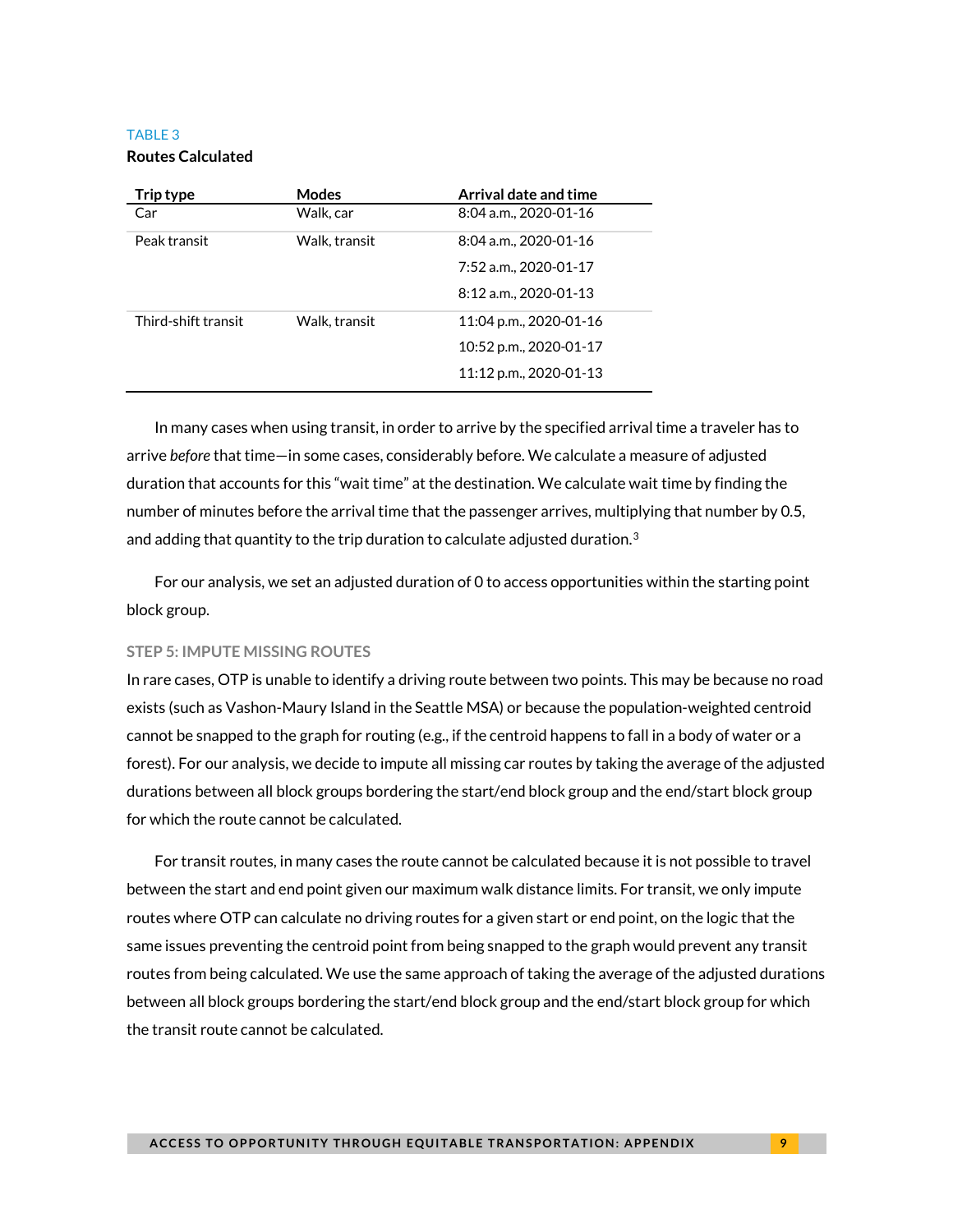In a small number of car routes and most transit routes where imputation is attempted, the data cannot be imputed because the route can also not be found for all bordering block groups. In Seattle, percentage of car routes where imputation is successful is lower owing to the presence of islands in the MSA. The table below summarizes statistics on imputation.

#### TABLE 4

#### **Imputation Summary**

| <b>MSA</b>       | # routes-<br>car | $#$ imputation<br>attempted-<br>car | $%$ imputation<br>successful-<br>car | # routes-<br>transit | # imputation<br>attempted-<br>transit | % imputation<br>successful-<br>transit |
|------------------|------------------|-------------------------------------|--------------------------------------|----------------------|---------------------------------------|----------------------------------------|
| <b>Baltimore</b> | 30.721.275       | 585.942                             | 99.2                                 | 21.357.441           | 277.141                               | 46.0                                   |
| Lansing          | 5.975.717        | 95.490                              | 99.6                                 | 648.667              | 18.986                                | 15.1                                   |
| <b>Nashville</b> | 1.597.004        | 18.859                              | 99.7                                 | 449.541              | 4.290                                 | 24.6                                   |
| Seattle          | 7.509.536        | 232.918                             | 74.8                                 | 6.427.746            | 85.049                                | 50.1                                   |

In future analysis, we may explore approaches that more intelligently select the start and end points to avoid issues with snapping the point to the graph. This could include setting the start/end point in each block group as the point closest to the population-weighted centroid that falls on a road.

#### **STEP 6: APPLY TRAFFIC ADJUSTMENT FOR PEAK DRIVING TIMES**

We select block groups within the busiest commuter destinations identified in a metro region by INRIX as a proxy for areas in a metro region that are most likely to experience disproportionate congestion. Next, we create a traffic multiplier using a ratio of the off-peak traffic speed to the peak traffic speed. This multiplier is applied as a congestion weight for all trips via car taken during high-commute times.

#### **STEP 7: CALCULATE ACCESS TO JOBS USING GRAVITY MODEL**

To calculate access to jobs and spatial mismatch (the mismatch between where low-income households reside and where job opportunities exist), we follow Shen (2001)<sup>[4](#page-12-3)</sup> but modify the methods to calculate job access for all jobs and the low wage labor force rather than just job openings and job seekers, and then convert this measure into a measure of spatial mismatch for low wage workers.

To do so, we first calculate the following equations:

$$
A_i^{auto} = \sum_j \frac{J_j \times f(c_{ij}^{auto})}{\sum_j [\alpha_k P_k \times f(c_{kj}^{auto}) + (1 - \alpha_k) P_k \times f(c_{kj}^{tran})]}
$$

$$
A_i^{tran} = \sum_j \frac{J_j \times f(c_{ij}^{tran})}{\sum_j [\alpha_k P_k \times f(c_{kj}^{ratio}) + (1 - \alpha_k) P_k \times f(c_{kj}^{tran})]}
$$

where  $A_i^{auto}$  and  $A_i^{tran}$  are accessibility scores for low wage job seekers who are automobile drivers and public transit riders, respectively, living in block group *i*; is the number of low-wage jobs in block group *j; f (C* $_{ij}^{auto}$ *) and f (C* $_{ij}^{tran}$ *) are impedance functions for low-wage automobile drivers and public transit*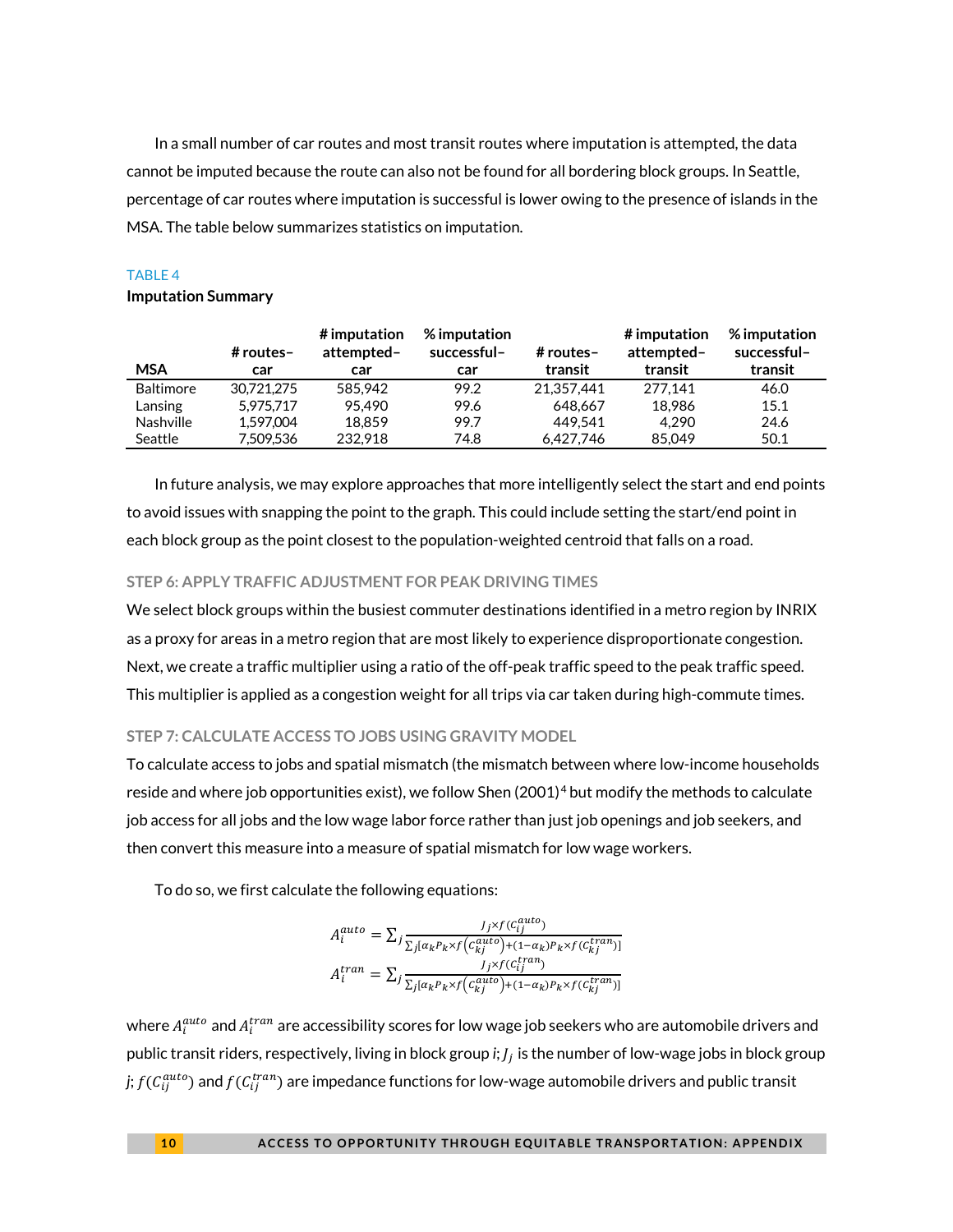riders traveling between *i* and *j*, where the impedance function is a travel time threshold function that equals 1 when the adjusted car travel duration and the adjusted transit travel duration, respectively, are less than 30 minutes;  $\alpha_k$  is the percentage of workers within the block group who travel to work via car (or, when missing, the percentage of households in the block group who own at least one car) times a multiplier to reduce this number so it better represents car commuting for low-wage workers;  $P_k$  is the low-wage labor force (the number of employed low-wage workers plus the number of unemployed residents) living in block group *k*; and  $f\big(\mathcal{C}_{kj}^{auto}\big)$  and  $f\big(\mathcal{C}_{kj}^{tran}\big)$  are impedance functions for automobile drivers and public transit riders traveling between block groups *k* and *j*. In essence, these equations allow us to sum up all the jobs accessible to a low-wage worker in a block group via both driving and public transit (weighted by access to these different transit modes), divided by the competition for those jobs, or the number of workers who live within a reasonable commuting time of each job.

We then combine these equations to calculate an overall job accessibility score for low-wage workers in each block group:

$$
A_i^G = \alpha_i A_i^{auto} + (1 - \alpha_i) A_i^{tran}
$$

where  $A_i^G$  is the general accessibility score for people living in residential zone *i*.

We then standardize  $A_i^G$  so the maximum is 1 and the minimum is 0 and each value within it is proportional to the position relative to the maximum and minimum. We do the same for the low-wage labor force in each block group. We then subtract the standardized accessibility score from 1, so higher values denote lower accessibility and lower values denote higher accessibility, and multiply it by the standardized low-wage labor force (low-wage workers plus unemployed workers) to get an overall spatial mismatch number. This final number tells us which block groups have concentrations of lowwage workers with low job accessibility.

The multiplier for car commuting of 0.898 is calculated by dividing the national car-commuting rate for people with incomes below the poverty level by the national car-commuting rate for *all people*. This multiplier helps us better approximate car-commuting percentages for low-wage workers since the carcommuting measures for the block group from the census are for all residents, not just low-wage workers.

We measure the low-wage labor force by combining low-wage workers with unemployed residents since we want to account for both job seekers and currently employed low-wage workers. While it would be ideal to include only unemployed low-wage workers in this equation, we do not that have that information available to us. Therefore, we work under the assumption that all unemployed workers are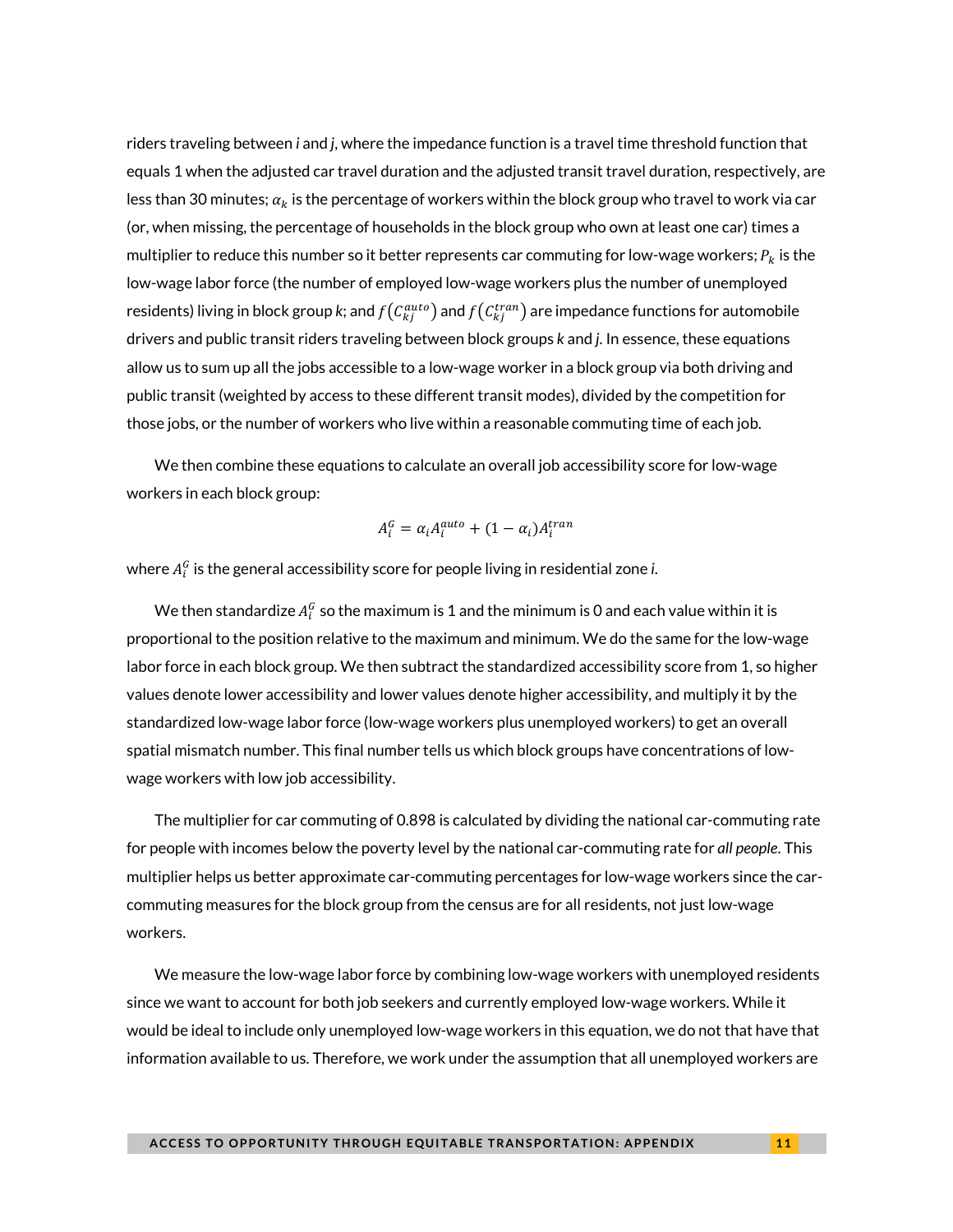in the pool of job seekers for low-wage jobs. This likely overstates the number of job seekers, but not in a way that is correlated with job locations and therefore unlikely to bias our estimates.

Unlike Shen, we include all jobs, not only job openings, in our analysis. We want to understand all job options for low-wage workers since many are likely to have accepted jobs that are farther from their homes than what is ideal; looking only at job openings would overlook this challenge. Additionally, since we are interested in informing transportation policy, we would like to know the location of all low-wage workers, not only the ones that are unemployed.

#### **STEP 8: ANALYZE DISPARITIES IN ACCESS TO JOBS FOR PEAK AND THIRD-SHIFT TRANSIT**

We compare the transit accessibility scores ( $A_i^{tran}$  ) calculated for each block group in step 7 using the adjusted travel times for peak trips and third-shift trips to assess the disparity in access to jobs for thirdshift workers versus peak-hours workers. We restrict our focus to transit accessibility for this comparison because access to jobs via car will not vary for third-shift and peak workers. One limitation to this approach is that the LODES data do not enable us to differentiate between peak-hour jobs and third-shift jobs; therefore, we assume that the spatial distribution of third-shift jobs follows the overall spatial distribution of jobs. Similarly, we are unable to differentiate third-shift workers from all workers in the ACS data. We think this measure will help planners and advocates identify the areas where a given third-shift worker would face the greatest reduction in accessibility relative to peak workers. In future analysis, we would try to identify the number of third-shift workers in each block group to better target additional transit investments.

#### **STEP 9: CALCULATE RACIAL DISPARITY IN ACCESS TO JOBS**

We analyze racial and ethnic disparities in access to jobs by comparing the racial and ethnic distribution of residents in neighborhoods with the highest rates of spatial mismatch in the urbanized area to the distribution of residents by race and ethnicity in the urbanized area as a whole. The calculation can be broken down into three steps:

- 1. Calculate the neighborhoods that have the highest rates of spatial mismatch, using the equations above.
- 2. Describe the distribution of residents in these neighborhoods by race and ethnicity. The racial and ethnic groups are Asian (both Hispanic and non-Hispanic); Black or African American (both Hispanic and non-Hispanic); Hispanic or Latino; non-Hispanic white; and other race (both Hispanic and non-Hispanic).
- 3. Compare this distribution to the distribution of residents by race and ethnicity for the urbanized area as a whole.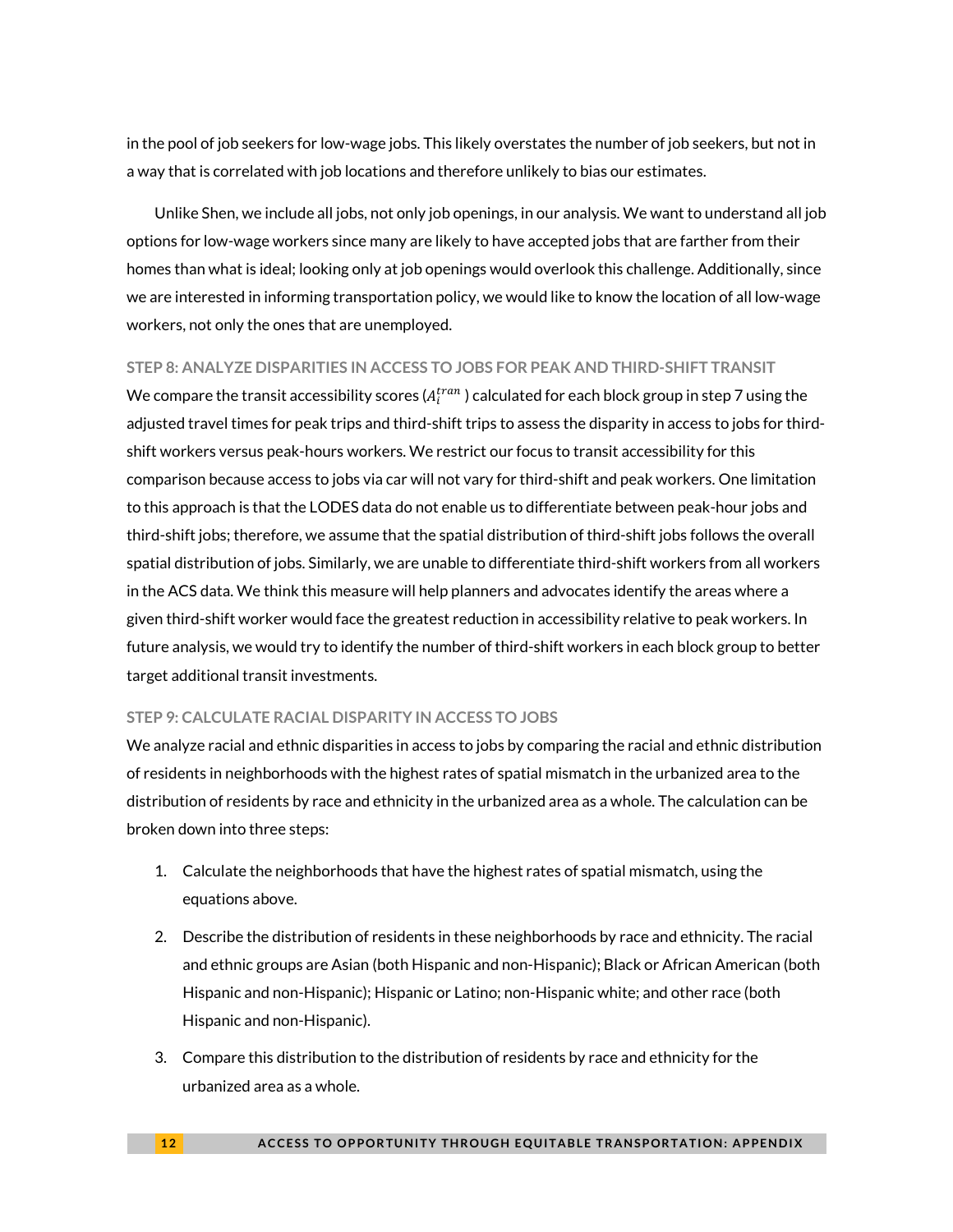# Conclusion

This analysis aims to respond to demand for better definitions and data to measure transportation equity that we heard from city and community leaders throughout the country. We hope community organizations, city officials, transit agencies, and other local leaders can use our analysis to inform conversations about how to improve access to opportunity through transportation. Our analysis demonstrates that using this approach highlights neighborhood disparities and can inform where to target investments. In future analyses, we hope to expand this approach to explore access to opportunity more holistically, by incorporating other opportunities, such as grocery stores and parks, and other measures of transportation quality, such as safety and reliability. We also hope to measure access for people with differing levels of ability, such as people in wheelchairs, for which the data in the GTFS are mostly missing. A further discussion of the barriers to equitable transportation in each of our four case-study MSAs can be found in the report along with some of the analytical results, which can be explored in further detail in the feature [\(https://www.urban.org/features/unequal-commute\)](https://www.urban.org/features/unequal-commute).

# **Notes**

- <span id="page-12-0"></span> $1$  A census block group is a subdivision of a census tract that generally contains between 600 and 3,000 people. For more information, see the Census Bureau's online glossary[, https://www.census.gov/programs](https://www.census.gov/programs-surveys/geography/about/glossary.html#par_textimage_4)[surveys/geography/about/glossary.html#par\\_textimage\\_4.](https://www.census.gov/programs-surveys/geography/about/glossary.html#par_textimage_4)
- <span id="page-12-1"></span><sup>2</sup> See Eric Jaffe, "What Does Living 'Close' to Transit Really Mean?," Bloomberg CityLab, January 12, 2015, [https://www.bloomberg.com/news/articles/2015-01-12/what-does-living-close-to-transit-really-mean.](https://www.bloomberg.com/news/articles/2015-01-12/what-does-living-close-to-transit-really-mean)
- <span id="page-12-2"></span> $3$  Because OTP does not include the wait time between the trip end time and the requested arrival time as part of the trip duration, in some cases OTP's behavior to optimize for the trip with the shortest duration will yield a trip with a longer wait time and adjusted duration than another potential trip with a longer duration that arrives closer to the requested arrival time. Unfortunately, there is no effective way to configure OTP to account for wait time. The best possible option is to set the maxHours parameter in combination with useRequestedDateTimeInMaxHours, which establishes a maximum allowed trip time and includes the wait time. In our tests of this approach, we found that the impact was fairly evenly split between increasing and decreasing adjusted duration. Based on these tests, we decided not to use these parameters, but we acknowledge this limitation.
- <span id="page-12-3"></span><sup>4</sup> See Qing Shen, "A Spatial Analysis of Job Openings and Access in a U.S. Metropolitan Area," *Journal of the American Planning Association* 67, no. 1 (2001): 53–68, https://doi.org[/10.1080/01944360108976355.](https://doi.org/10.1080/01944360108976355)